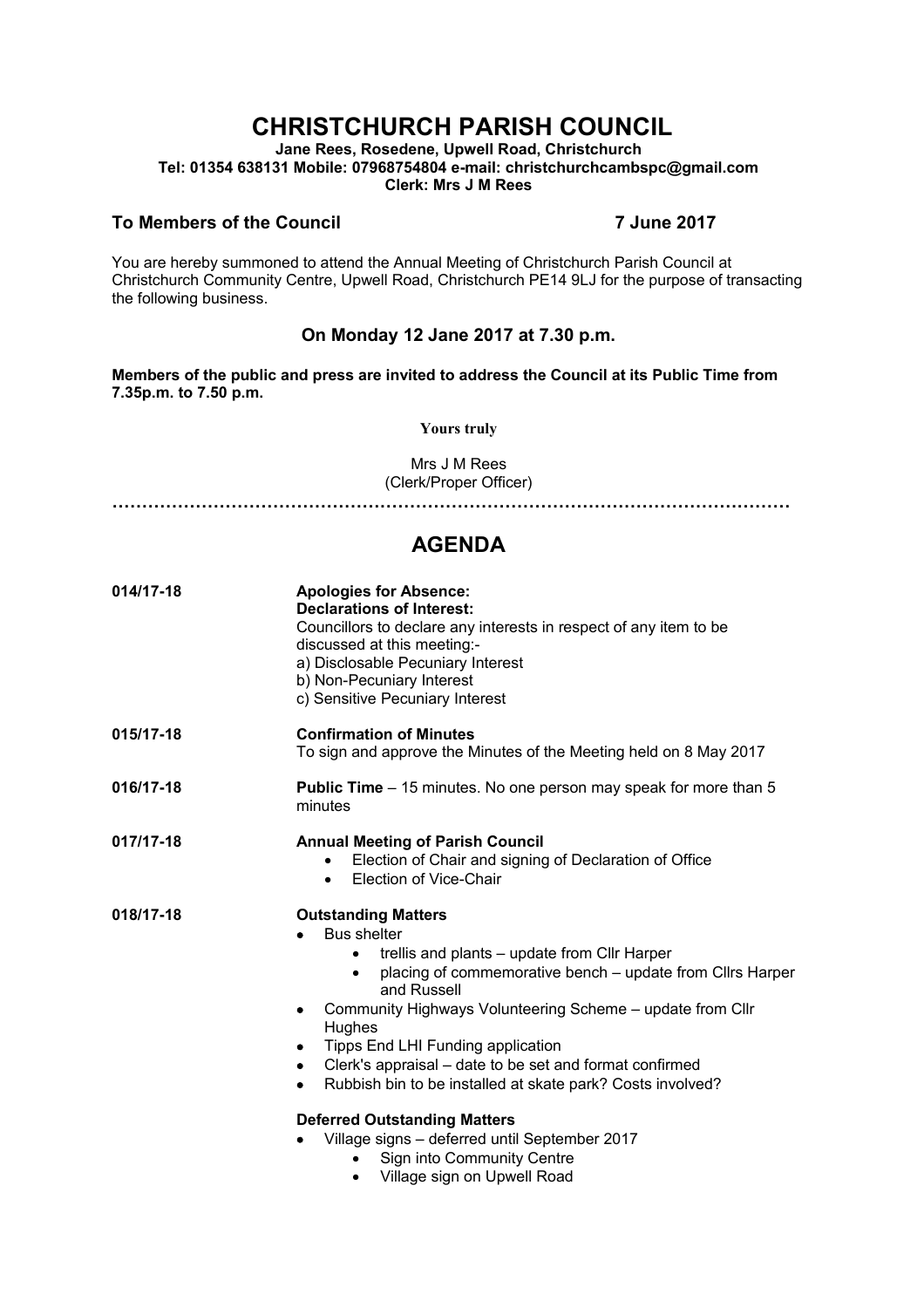|           | Sign into village from Padgetts Road<br>Tesco Bags of Change – nothing to report at present                                                                                                                                                                                                                                                                                                        |
|-----------|----------------------------------------------------------------------------------------------------------------------------------------------------------------------------------------------------------------------------------------------------------------------------------------------------------------------------------------------------------------------------------------------------|
| 019/17-18 | <b>Police Report</b><br>To report on crimes in the area over the last month                                                                                                                                                                                                                                                                                                                        |
| 020/17-18 | <b>County &amp; District Councillors Reports</b><br>Reports from Cllrs Sutton and Tanfield including<br>Cllr Sutton - village bus service<br>Clerk - response from Cllr Count, CCC                                                                                                                                                                                                                 |
| 021/17-18 | <b>Christchurch Recreation Ground Charity</b><br>Parish Council to decide on future of the castle play item/update<br>$\bullet$<br>on playground equipment<br><b>Fire Risk Assessments</b><br>$\bullet$<br><b>Health and Safety Assessments</b><br>$\bullet$<br>Legionnaires checks and treatment<br>$\bullet$<br>Defibrillator for Community Centre<br>$\bullet$<br>Maintenance Book<br>$\bullet$ |
| 022/17-18 | <b>Highways</b><br>Village Calming Scheme - update from Cllrs Harper and<br>$\bullet$<br>Hughes                                                                                                                                                                                                                                                                                                    |
| 023/17-18 | <b>Street Lighting</b><br>Update on replacement of village street lights<br>$\bullet$                                                                                                                                                                                                                                                                                                              |
| 024/17-18 | <b>Planning</b><br>Appeal for application F/YR16/0399/O                                                                                                                                                                                                                                                                                                                                            |
| 025/17-18 | Correspondence<br>Euximoor Drove enquiry re flooding<br>$\bullet$<br>Query re Parish Council holding some money for the Heron<br>$\bullet$<br>Anglican Water - effluent plants<br>$\bullet$                                                                                                                                                                                                        |
| 026/17-18 | <b>Income and Expenditure</b><br>a) Internal Audit comments                                                                                                                                                                                                                                                                                                                                        |
|           | <b>Annual Return</b><br>b)                                                                                                                                                                                                                                                                                                                                                                         |
|           | c) Received:                                                                                                                                                                                                                                                                                                                                                                                       |
|           | d) Members to consider and approve the following accounts for<br>payment:                                                                                                                                                                                                                                                                                                                          |
|           | Clerk salary and home office allowance<br>£278.73<br>(paid by bank transfer on 1 <sup>st</sup> June 2017 as agreed)<br>The Heron<br>£80.00<br>E. Mason & Son<br>£408.00<br><b>FLP</b><br>£1394.36                                                                                                                                                                                                  |
|           | e) Printer ink cartridge                                                                                                                                                                                                                                                                                                                                                                           |
| 027/17-18 | <b>Matters Arising</b><br>Time for Councillors to raise any matters that they have been unable to<br>add to the agenda. No decisions will be made during this time.                                                                                                                                                                                                                                |
| 028/17-18 | <b>Agenda Items/Next Meeting</b><br>To discuss future agenda items from Councillors<br>The date of the next Parish Council Meeting will be Monday 10 July                                                                                                                                                                                                                                          |